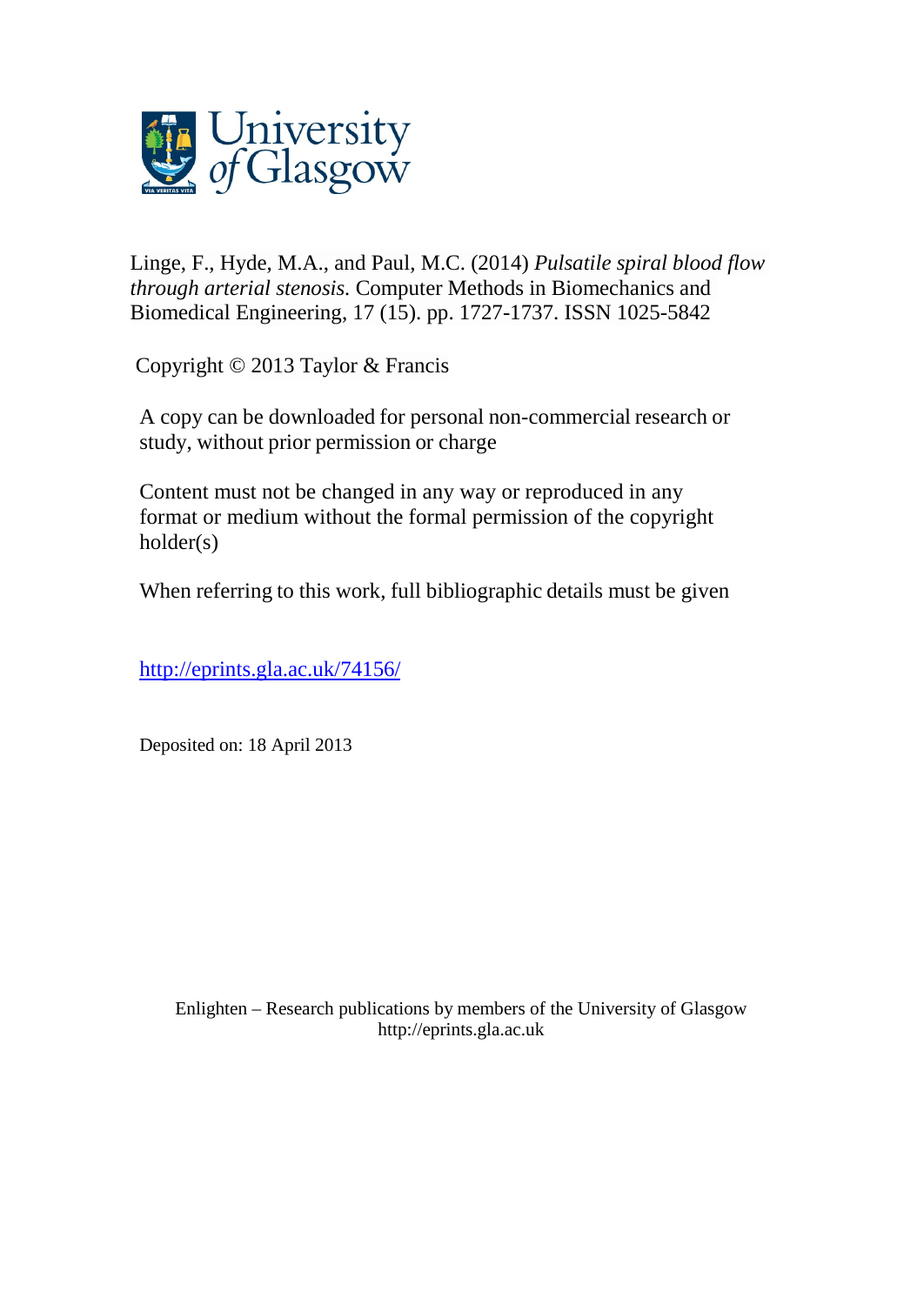# **Pulsatile spiral blood flow through arterial stenosis**

# **Fabian Linge**, **Md Abdul Hye and Manosh C. Paul<sup>1</sup>**

CFD Group, System, Power & Energy Research Division, School of Engineering, University of Glasgow, Glasgow G12 8QQ, UK

# *Abstract*

Pulsatile spiral blood flow in a modelled three-dimensional arterial stenosis, with a 75% cross sectional area reduction, is investigated by using numerical fluid dynamics. Two-equation *k-ω* model is used for the simulation of the transitional flow of Reynolds numbers 500 and 1000. It is found that the spiral component increases the static pressure in the vessel during the deceleration phase of the flow pulse. Additionally, spiral component reduces the turbulence intensity and wall shear stress found in the post stenosis region of the vessel in the early stages of the flow pulse. Hence the findings agree with the results of Stonebridge et al. (Stonebridge, Buckley, Thompson, Dick, Hunter, & Chudek, 2004). Additionally, the results of the effects of a spiral component on time-varying flow are presented and discussed along with the relevant pathological issues.

# *Keywords*

<u>.</u>

Pulsatile blood flow; Swirl flow; Spiral; Arterial stenosis; Turbulence

<sup>&</sup>lt;sup>1</sup> Corresponding author: Email: **Manosh.Paul@glasgow.ac.uk**, Tel: +44 (0)141 330 8466, Fax: +44 (0)141 330 4343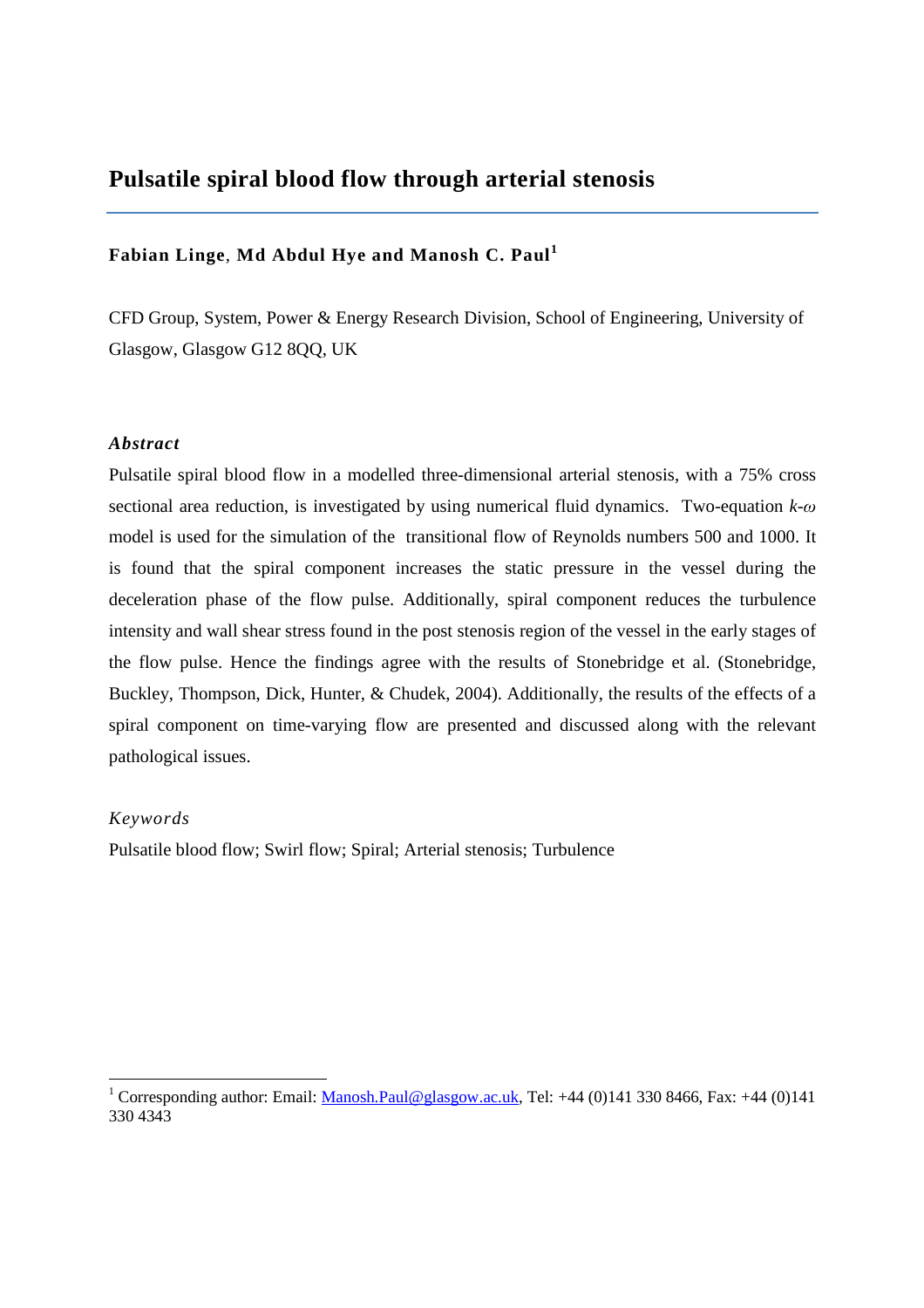# **1 Introduction**

Heart attack and stroke are leading causes of death in the Western World (Leys, 2001). The hemodynamics in blood vessels of the human circulatory systems is closely linked to the causes of such cardiovascular diseases; hence the study of blood flow dynamics is of great interest.

In-vivo research of Stonebridge (Stonebridge, Spiral laminar flow in arteries?, 1996) showed that the blood flow through the arteries is a helical spiral type flow due to the twisting of the heart about its own axis. Stonebridge further remarks that this spiral component of blood flow has both beneficial and detrimental effects in the human circulatory system.

 A large amount of research on laminar hemodynamics has been conducted previously, however, the effects of the spiral component are not well known so far. Hence it is clear that simulation of spiral flow through stenosis needs further study.

Early experimental studies were mostly conducted in-vitro and using laser Doppler techniques whilst later moving on to echo magnetic resonance techniques. These investigations provide data which we still use for validation of our numerical investigations. Studies regarding steady flow through axisymmetric stenosis were carried out by Ahmed and Giddens (Ahmed & Giddens, 1983) using laser Doppler anemometry and flow visualization. They investigated the effects of various degrees of stenosis reduction on the velocity fields within the vessel for flows ranging *Re* (Reynolds number) from 500 to 2000. Results highlighted the occurrence of turbulent flow conditions downstream of higher degree of stenosis and Reynolds number.

Using standard colour Doppler techniques of three dimensional in-vivo flows Stonebridge et al. (Stonebridge, Spiral laminar flow in arteries?, 1996) investigated bi-planar arterial blood flow patterns. All the flow patterns sampled showed stable rotational flow in varying direction. The report concluded with possible theoretical advantages of spiral laminar flow reducing laterally directed forces, reducing turbulence in vessels containing stenosis and effecting mechanisms of endothelial damage and repair.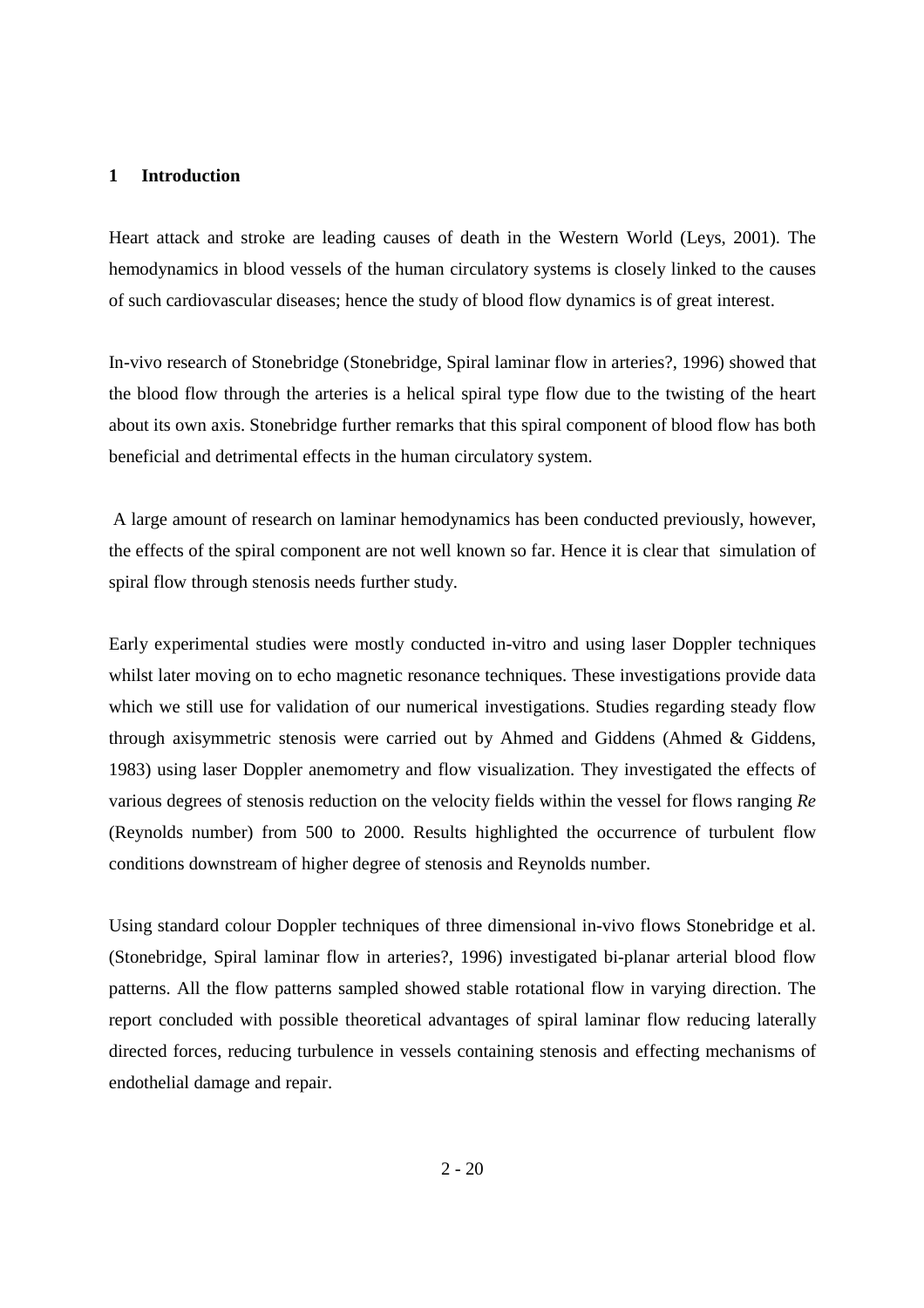Further Stonebridge et al. (Stonebridge, Buckley, Thompson, Dick, Hunter, & Chudek, 2004) continued investigating spiral laminar flows using gradient echo magnetic resonance imaging and computational fluid dynamics (star CD), imposing both spiral and non-spiral flows through stenosis and unstenosed vessels. Their findings showed no difference in flow pattern in the unstenosed vessel, however in the stenosed vessel the spiral flow showed to preserve flow velocity coherence and concluded that the spiral flow had clear profile stabilizing advantages over the non-spiral case.

With the advancement of computing power computational fluid dynamic techniques have become powerful tools in the study of hemodynamics. Initial computational work into blood flow which included turbulence modelling was conducted by Galichi et al. (Ghalici, Deng, De Chamlain, Douvill, King, & Guidoin, 1998). The *k-ω* turbulence model was used to analyse transitional or turbulent flow distal to arterial stenosis over a range of physiologically representative Reynolds numbers. The study showed good correlation between computational results and experimental data collected previously and provided good evidence of the suitability of the *k-ω* model for blood flow problems.

Further work was carried out by Lee et al. (Lee, Liao, & Low, 2003) where the *k-ω* model was again implemented to investigate parabolic turbulent blood flow imposed through a series of axisymmetric stenosis. It was concluded again that in the laminar flow region the numerical solutions provided by the  $k-\omega$  model matched those given by the laminar flow modelling, suggesting that the *k*-*ω* model is good enough to predict both laminar and turbulent flow in stenosed vessels. Later work conducted by Paul et al. (Paul, Molla, & Roditi, 2009) on Large-Eddy simulation of pulsatile blood flow through a 3D model stenosis highlighted weakness in the RANS models. Only time-averaged results can be obtained from the *k*-*ω* model instead of instant results, which makes the *k*-*ω* model unpopular for pulsatile flow simulation. However, recent published papers showed that the *k-ω* model could be useful at predicting transitional pulsatile flows at a choice of relatively low Reynolds numbers (Ryval, Straatman, & Steinman, 2004) (Tan, et al., 2008).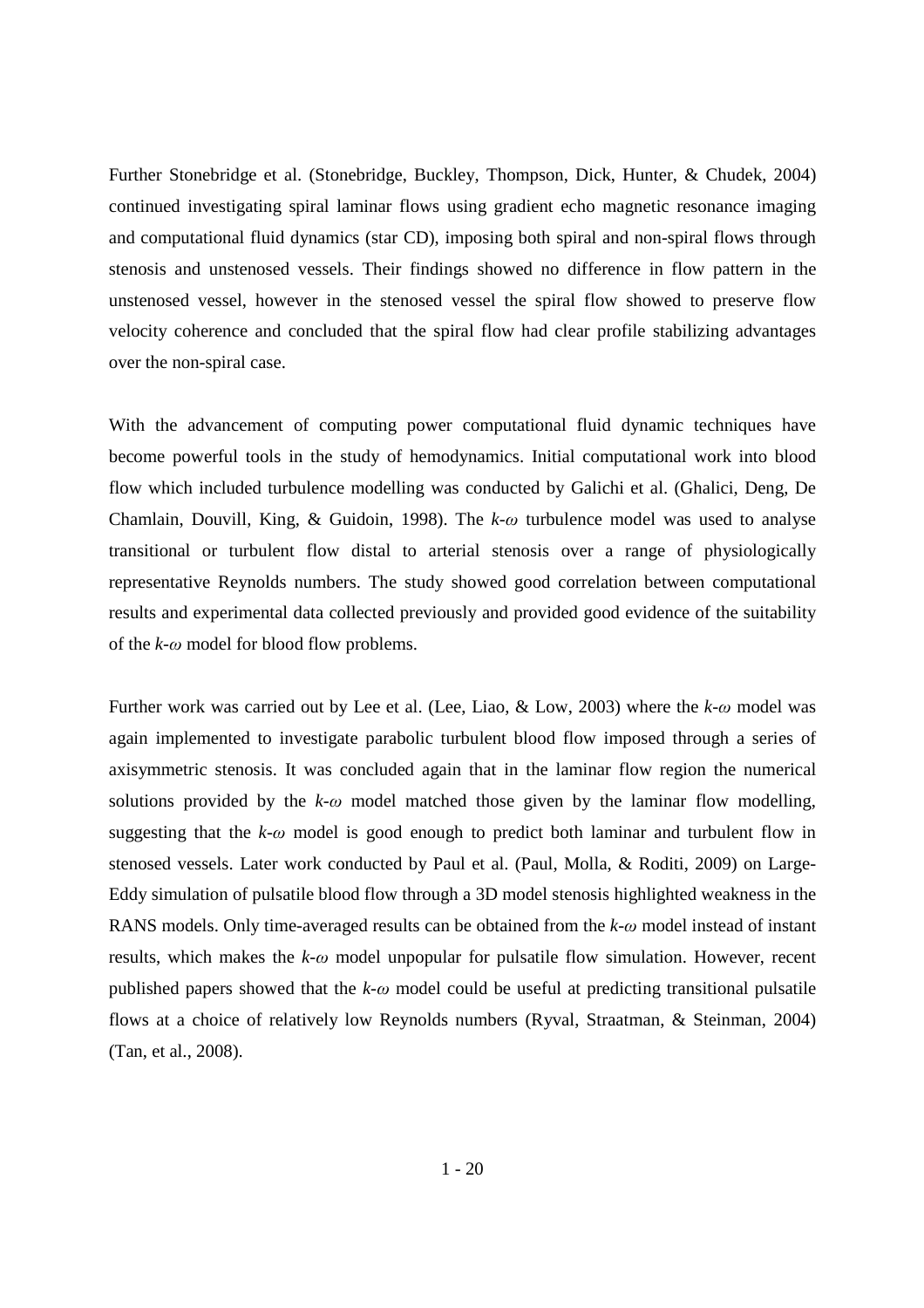Work into the effects of different shapes of stenosis on unsteady Newtonian flow was done by Sarifuddin et al. (Sarifuddin, Chakravarty, Mandal, & Layek, 2008) which concluded that the post-stenotic flow behaviour is largely dependent upon the shape of the stenosis itself with cosine, irregular and smooth shapes being considered under the investigation.

Paul and Larman (Paul & Larman, 2009) conducted work which investigates the effects of different magnitudes of spiral component in arterial stenosis using a 3D *k*-*ω* turbulence model for flows of Reynolds number 500 and 1000. The paper highlights significant differences observed on wall shear stresses for non-spiral and spiral cases, additionally increases in pressure and velocity were found present in the spiral cases and the work draws relevant pathological conclusions.

The objective of this piece of work is to progress the understanding of spiral blood flow by conducting numerical simulation of blood flow through a 75% area reduction stenosis arterial geometry using the Wilcox's *k*-omega turbulence model (Wilcox, 1993) and to develop results for the transient, time–varying flow case by the use of computational fluid dynamic techniques. The numerical formulation of the model and the numerical methods are summarised in Sections 2 and 3 respectively. Section 4 presents results and relevant discussion, whilst a general conclusion to the work is drawn in Section 5.

#### **2 Problem Formulation**

The blood vessel including its stenosis under investigation is modelled as a three-dimensional axisymmetric tube which is shown along with all its dimensions in Figure 1. The geometry of the stenosis is defined by the cosine function;

$$
\frac{r(x)}{R} = 1 - \delta_c \left[ 1 + \cos \left( \frac{x \pi}{D} \right) \right], -D \le x \le D,
$$
\n<sup>(1)</sup>

where *r* and *x* are the radial and axial coordinates respectively, and *R* and *D* are the radius and diameter of the unstenosed vessel.  $\delta_c$  is a constant which controls the area reduction of the tube, in the case of this investigation  $\delta_c$  is given as 0.25 resulting in a 75% reduction of the crosssectional area at the centre of the stenosis. The length of the inlet zone is 40 mm or 4D, if normalised by the vessel diameter, the length of the stenosed zone is 20 mm or 2D and the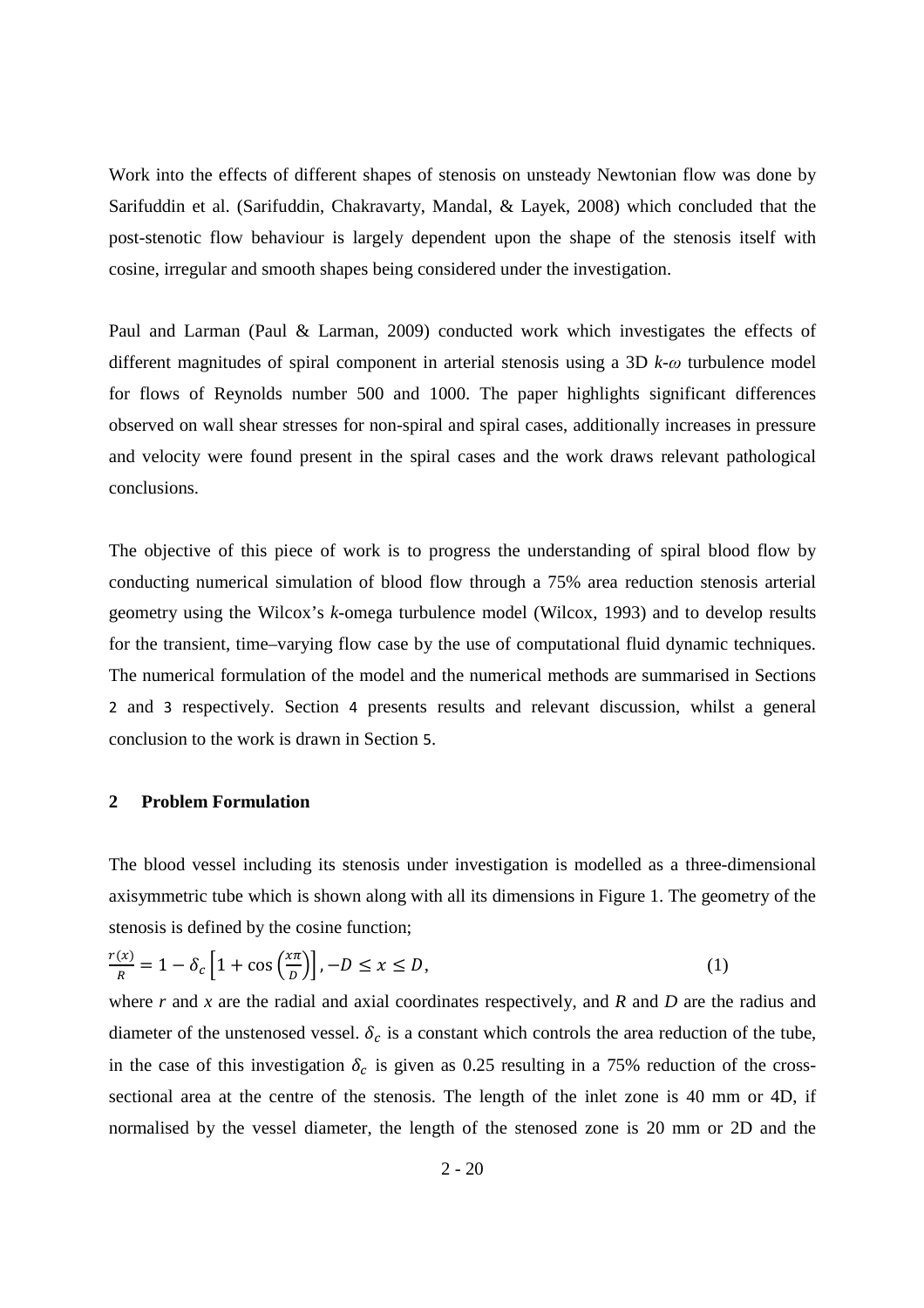downstream length of the model is 210 mm or 21D, giving an overall length of 270 mm. The diameter taken in this study is typical of femoral or carotid artery.

The flow domain was meshed using the meshing software Gambit 2.4 (Fluent, 2007) with a boundary layer attached to the wall of the vessel. A gradient scheme was also applied along the axial direction of the model so that the finest mesh is found in the throat and immediately downstream of the stenosis with a gradually coarsening mesh as you move downstream, keeping computational cost to a minimum.

The principal laws of the conservation of mass and momentum govern the three dimensional fluid motion. In large arteries such as the one under investigation in this model, blood can be assumed to behave as a Newtonian fluid (Lam, Fung, Cheng, & Chow, 2008) and hence the continuity equation and the Reynolds averaged Navier-Stokes equations can be written in tensor form as;

$$
\frac{\partial u_i}{\partial x_i} = 0, \qquad (2)
$$
\n
$$
\frac{\partial}{\partial t}(\rho u_i) + \frac{\partial}{\partial x_i}(\rho u_i u_j) = -\frac{\partial p}{\partial x_i} + \frac{\partial}{\partial x_i} \left[ \mu \left( \frac{\partial u_i}{\partial x_i} + \frac{\partial u_j}{\partial x_i} \right) \right] + \frac{\partial \tau_{ij}}{\partial x_i}, \qquad (3)
$$

$$
\frac{\partial}{\partial t}(\rho u_i) + \frac{\partial}{\partial x_j}(\rho u_i u_j) = -\frac{\partial p}{\partial x_i} + \frac{\partial}{\partial x_j} \left[ \mu \left( \frac{\partial u_i}{\partial x_j} + \frac{\partial u_j}{\partial x_i} \right) \right] + \frac{\partial u_j}{\partial x_j},
$$
\n(3)

\nwhere  $u_i$  (i=1,2,3) are the components of the velocity,  $p$  is the pressure and  $\rho$  is the fluid density.

The Reynolds stresses  $\tau_{ii}$  are modelled by the Boussinesq hypothesis as follows:

$$
\tau_{ij} = -\rho \langle u_i' u_j' \rangle = \mu_t \left( \frac{\partial u_i}{\partial x_j} + \frac{\partial u_j}{\partial x_i} \right) - \frac{2}{3} \rho k \delta_{ij} , \qquad (4)
$$

where  $u'_i$  are the fluctuating velocity components;  $k = 0.5 \langle u'_i u'_j \rangle$  is the turbulent kinetic energy; and  $\mu_t$  is the turbulent viscosity. This allows modelling of momentum transfer caused by turbulent eddies with an eddy viscosity. Using the Boussineesq hypothesis to model the Reynolds stress tensor raises the need for a two equation turbulence model to be used enabling closure of the governing equations. Wilcox's standard *k*-*ω* model with a near-wall modification is applied for increased accuracy at low Reynolds numbers flow near the vessel boundaries (Fluent, 2007).

In order to simplify modelling it is assumed that the rheological properties of the fluid are kept within the range where the blood through the model can be said to be an incompressible,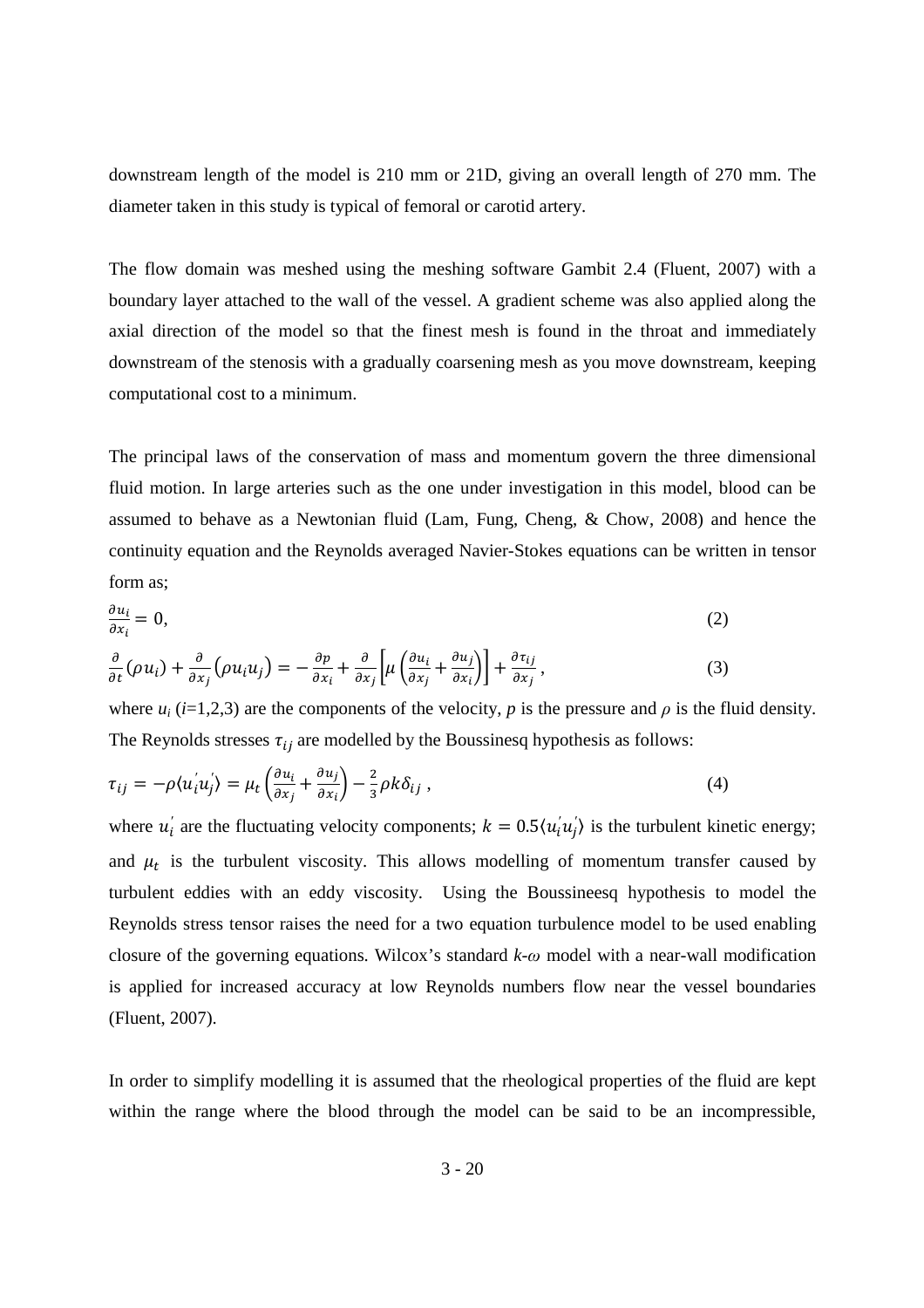Newtonian and homogeneous fluid (Ku, 1997). Hence the dynamic viscosity of the blood flow *µ*, is assumed to be constant at 0.00371 Nsm<sup>-2</sup> and blood density  $\rho$  which is also assumed to be constant, has been taken to be  $1,060 \text{ km}^3$  (Ku, 1997).

The arterial vessel is also simplified for the purpose of modelling by assigning no-slip boundary conditions along the vessel wall and considered to be a rigid, impermeable and perfectly circular tube. These assumptions mean that the model is subject to similar flow conditions to those found when conducting in-vitro experiments in glass apparatus (Ahmed & Giddens, 1983).

#### **3 Numerical Simulations**

A 3-D axial velocity,  $\vartheta_a(y, z)$ , is applied at the inlet, where the magnitude of the bulk streamwise velocity,  $V(t)$ , varies with time and is controlled by a physiologically representative pulsatile velocity waveform, shown in Figure 2 (a) and taken from the experimental data of Lam et al. (Lam, Fung, Cheng, & Chow, 2008). The controlling waveform is scaled such that the peak velocity magnitude corresponds to a flow of Reynolds number of 500 and 1000. The period is 1 second per cycle (that gives 60 heart beats per minutes), and the peak flow occurs at 0.25 sec whilst the peak pressure occurs at 0.3 seconds (see Figure 2b). Hence the time-dependent inlet axial velocity is defined by the following relation:

$$
\vartheta_a(y, z) = 2V(t) \left[ 1 - \left(\frac{r}{R}\right)^2 \right].\tag{5}
$$

The spiral component of the flow is applied to the inlet as a component of tangential velocity  $\vartheta_t$ and is related to the bulk streamwise velocity,  $V(t)$ , by a controlling constant, *C*, which in most cases of real blood flow and throughout this investigation takes the value of  $\frac{1}{6}$  (Stonebridge, Buckley, Thompson, Dick, Hunter, & Chudek, 2004). The tangential velocity is hence defined by the following relation:

$$
\vartheta_t = C * V(t) \left(\frac{r}{R}\right). \tag{6}
$$

No-slip condition is applied to wall. Hence the tangential velocity defined in Equation (6) is zero at the wall and centre, however it is maximum near the wall.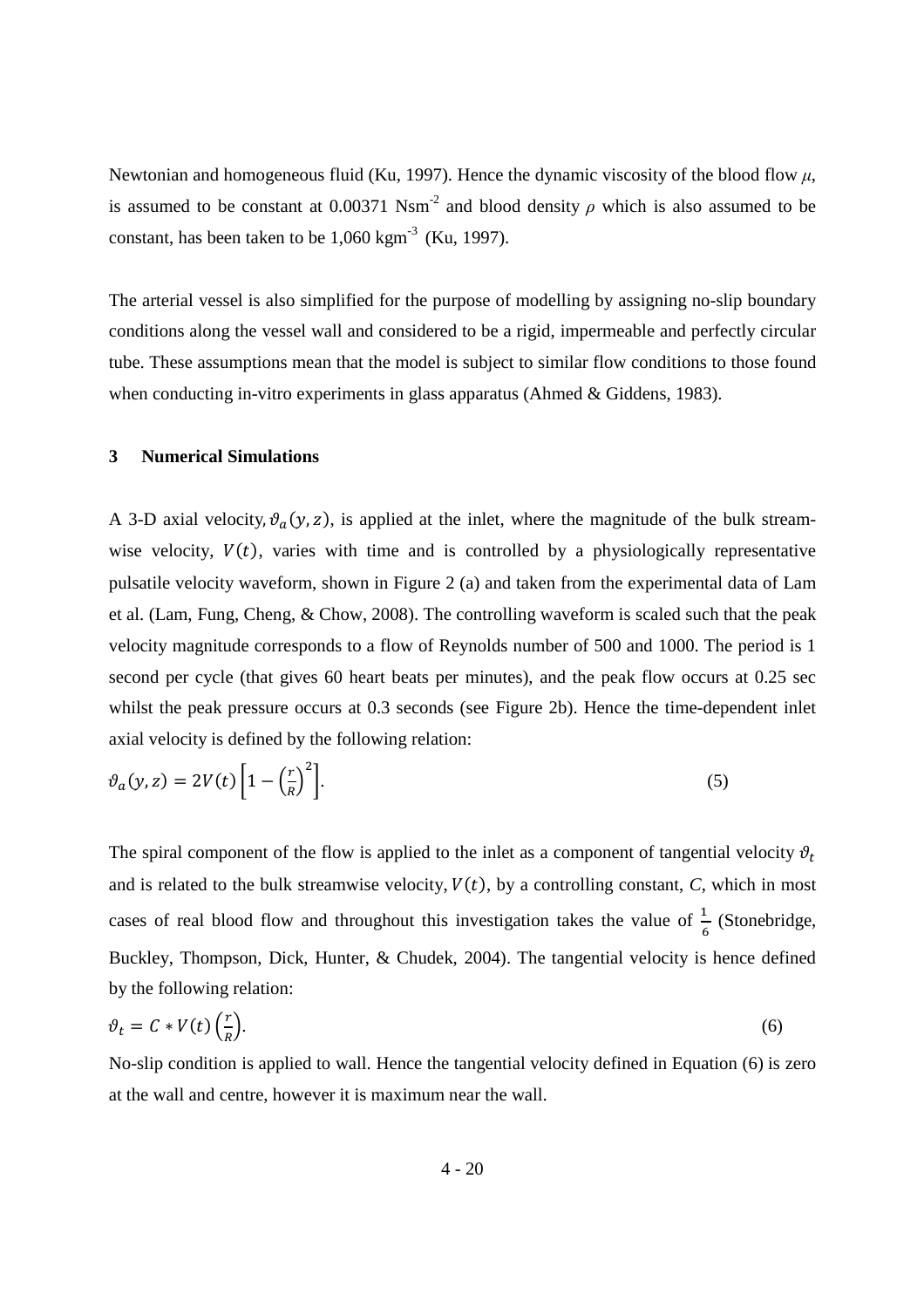A time-dependent pressure profile, shown in Figure 2 (b), is applied at the downstream end of the pipe. The turbulence characteristics of the inlet flow are defined by the inlet turbulence intensity and hydraulic diameter of the pipe. Turbulence Intensity, *I*, is determined as a function of the flow Reynolds number,  $I = \frac{1}{6}(Re)^{-\frac{1}{8}}$ , and the hydraulic diameter of the pipe is, specifically in the case of the axisymmetric circular pipe, equal to the geometric diameter.

A pressure based implicit solver was applied to solve iteratively the governing equations which were discretised to form a system of algebraic equations by using the finite volume method. In the discretisation process, the second order upwind scheme was used for the equations of momentum, turbulent kinetic energy (*k*) and specific dissipation rate (*ω*); while the second order accurate scheme was used for the Poisson-like pressure equation formed to couple the velocity with the pressure field according to the SIMPLE method described by Patankar and Spalding (Patankar & Spalding, 1972). The inlet boundary conditions (5-6) for the streamwise velocity and the spiral speed and the outlet pressure waveform were written in C-language using the interface of User Defined Function (UDF) of Fluent and linked with the solver. The solution process was initiated from the inlet and the convergence criteria for the solutions was defined as the residuals, of each equation being solved, reducing to  $10^{-4}$ . And a timestep size of  $5 \times 10^{-3}$ was used throughout the simulations.

### **4 Results and Discussion**

A mesh independence test was conducted to ensure that the numerical solutions are independent of the geometrical mesh arrangement employed. An initial mesh of 491,000 control volumes was used, the next mesh volume increased by about 25% resulting in a larger mesh of 609,000 volumes and for the final mesh the resolution was increased by a further 100% resulting in a mesh with a massive 1,180,000 elements. For each mesh simulations were run using a steady parabolic flow of Reynolds number 500 and 1000, and the results along with a comparison against the experimental data of Ahmed and Giddens (Ahmed & Giddens, 1983) are shown in Figure 3.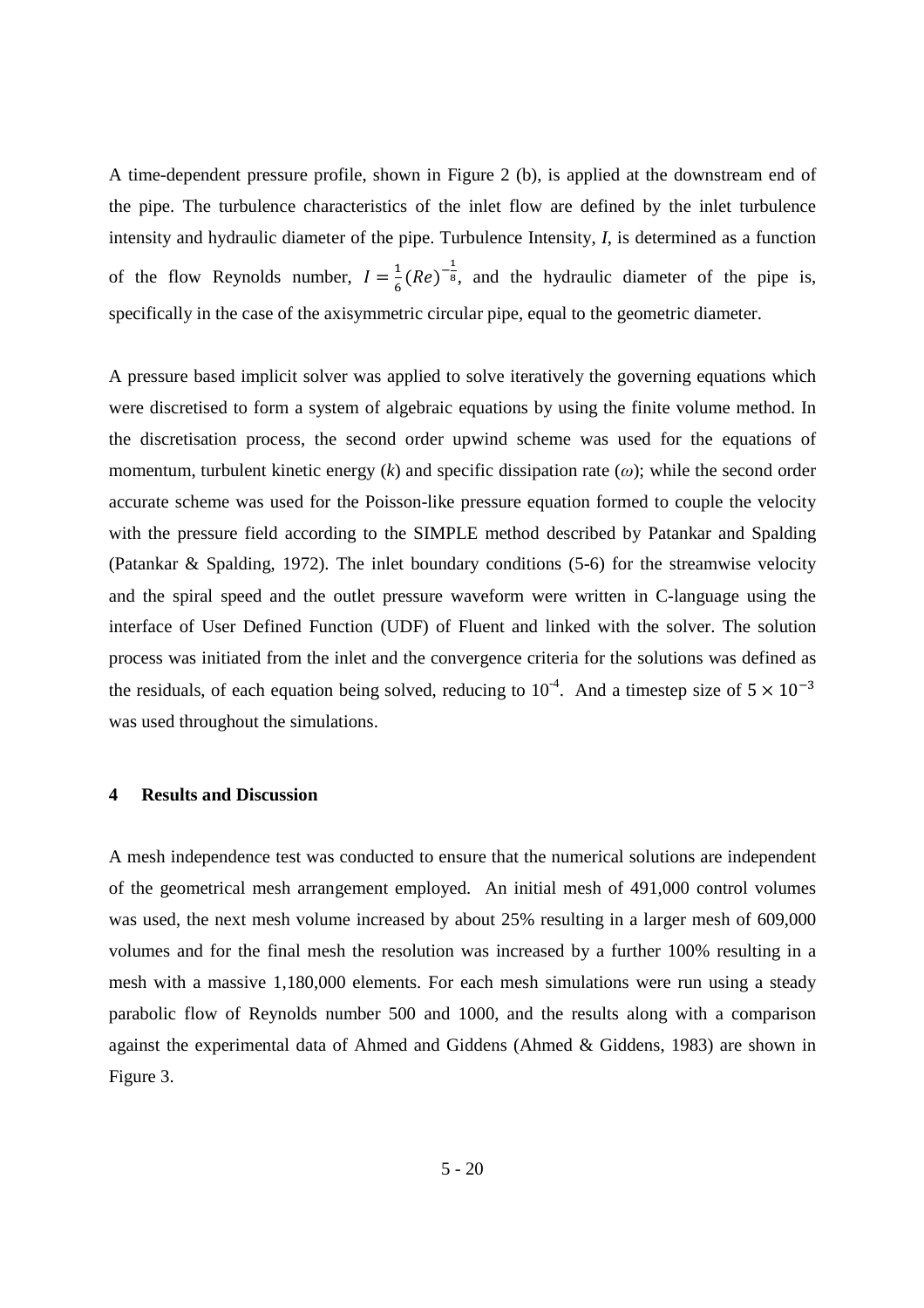It is clear from Figure 3 that the created computational mesh predicts the flow field very accurately at and near the throat of the stenosis, with an increased variance found in the experimental data moving downstream. Particularly, the axial velocity at the centre for  $Re = 500$ always shows an under-prediction towards the downstream. Increasing the mesh resolution by 100% does not seem to improve the results significantly along the centreline in this case; however the velocity profiles and characteristics are predicted with good accuracy by all the three mesh resolutions. Comparatively, the velocity profiles for *Re* = 1000 obtained by both Grid2 and Grid3 show a better agreement with the experiment data, and with regards to keeping the computational costs to a minimum and still providing a high level of accuracy, Grid2 containing 609,000 control volumes is used.

Moreover, in order to determine whether a time-steady (statistically stationary) solution has been reached the fluctuation convergence through the first six velocity pulse cycles is plotted in Figure 4. The fluctuation magnitude is defined by measuring variables, at peak velocity, at a designated point on the centre-line  $z = 4D$ , then determining the values distance from the phase-average measured throughout all the cycles and expressed as a percentage. Mathematically it is expressed as  $100(1 - \frac{f}{\langle f \rangle})$  where *f* is a generic variable and  $\langle f \rangle$  represents its phase-averaged quantity. The convergence graphs for the flows with the Reynolds number of 500 in Figure 4 (a) and (b) show that the fluctuation converges roughly after 5 cycles; whilst the fluctuations in the Reynolds number 1000 case, shown in Figure 4 (c) and (d), are relatively quicker to converge and an approximate time-steady solution is reached after only 3 cycles. During the analysis of further simulation results data is recorded during the  $5<sup>th</sup>$ simulation cycle and assumed to be the timeperiodic solution.

In Figures Figure 5 and Figure 6, the variation of static pressure, axial velocity, tangential velocity, and radial velocity along the centre line of the vessel is plotted at various key times  $(t =$ 4.25s, 4.30s, 4.40s and 4.60s) during the flow cycle for each of the four flow scenarios such as  $Re = 500$ ,  $Re = 500$  Non-Spiral,  $Re = 1000$  and  $Re = 1000$  Non-Spiral. In general, the plots of the static pressure in Figure 5 show a little variation between the spiral and non-spiral cases early in the flow pulse, however, once the flow time reaches 4.60s, which is close to the mid-diastole phase, differences appear. Particularly, in the *Re* = 500 Non-Spiral case, the pressure along the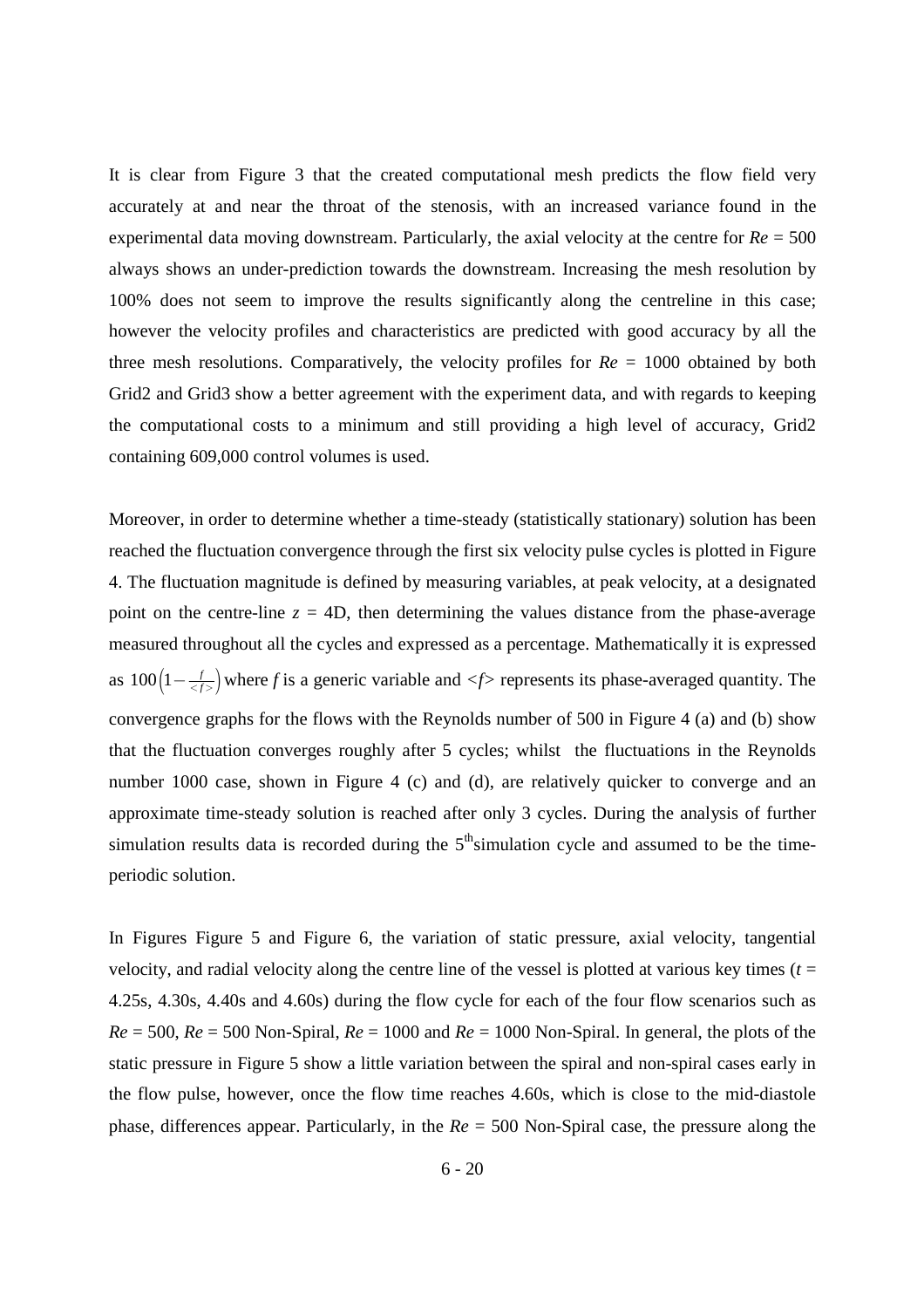entire centreline is significantly less than in the nominal spiral case but the profile shape is similar (frame d). In the  $Re = 1000$  case a large dip in pressure appears about the throat of the stenosis with an initial rapid increase followed by a gradual increase in pressure the rest of the length of the vessel. However, in the corresponding non-spiral case the pressure in the inlet is much higher, there is no dip at the throat and the pressure in the downstream gradually increases. In general the spiral flow seems to create a greater pressure through the immediate downstream of the stenosis region, towards the end of the pulse cycle (frame d).

The corresponding axial velocity profiles, presented in Figure 6, show little differences in the *Re*  $= 500$  case with an exception of a slight decrease in the magnitude upstream of the stenosis in the inlet section in the spiral case. The same can be seen in the  $Re = 1000$  case where, in general, the spiral effect causes the magnitude of the blood velocity fall before the stenosis. However, the effects of spiral in *Re* = 1000 are prominent during the diastole phase for time 4.30s onwards. Particularly, there is a significant reduction in the peak axial velocity between immediately downstream of the stenosis of the spiral case compared to the Non-Spiral case at *t* = 4.40s.

Interestingly, similar trends are displayed in the results for the radial velocity plots. In the first two time instances there are few discrepancies between the spiral and non-spiral cases apart from a slight reduction in magnitude of the post-stenosis peak in the *Re* = 1000 case compared to the  $Re = 1000$  Non-Spiral scenario. But at  $t = 4.40$ s, differences are larger. Immediately at the post stenosis, the first peak in the  $Re = 1000$  case (at approx.  $z = 0.025$  m) is approximately twice the magnitude and of the opposite direction to that of the *Re* = 1000 Non-Spiral case. Further downstream the two profiles seem to align again and the second peak at around  $z = 0.1$  m is fairly similar for both cases. In the last frame at  $t = 4.60$ s, the mid-stenosis peak for both  $Re =$ 500 and 1000 is significantly larger in the non-spiral case compared to the spiral case. There is also a secondary peak which occurs in both *Re* = 500 cases at *z* = 0.075 m, which does not seem to occur in the  $Re = 1000$  cases.

The most dominant effects of spiral are found in the tangential velocity, as possibly expected, since the spiral component of the velocity at the inlet was applied to the tangential direction. In both the spiral cases of *Re* = 500 and 1000, the magnitude of the tangential velocity from the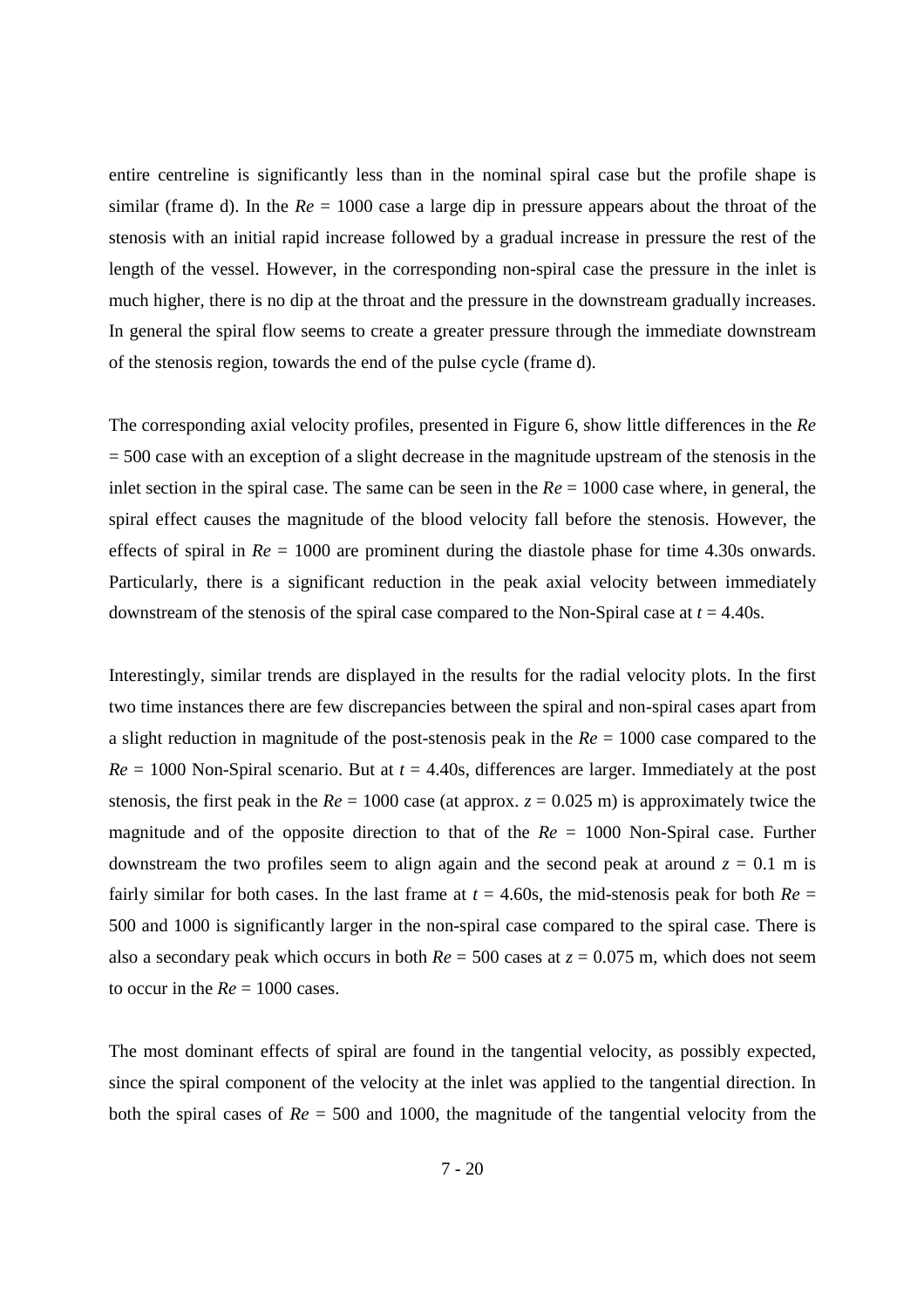inlet drops at the first two time frames for 4.25s and 4.30s and diminishes towards the far downstream of the stenosis. In terms of the profile shapes and manners, these are quite similar for  $Re = 500$  and 1000 in the first two time frames. However, in the third time frame, where  $t =$ 4.40s, there is a significant rise to the peak at the post stenosis found in the *Re* = 1000 case which does not exist in the corresponding *Re* = 500 case. Interestingly, though the peak occurring at about the same post stenosis location in the fourth frame at  $t = 4.60$ s, there is a sudden drop in the tangential velocity predicted in the pre-lip location of the stenosis for both *Re* = 1000 and 500 cases.

Turbulence intensity gives a good measure of the instability of the flow and its variation along the centerline, at different times, is shown in Figure 7 (left). Throughout all of the sampled flow times it is clear that the turbulence intensity for the spiral cases has less magnitude than that of the non-spiral flow case. Whilst in the *Re* = 1000 case the two profiles have similar shapes, but different magnitudes, in the  $Re = 500$  case there is a larger difference. Specifically, at  $t = 4.25s$ and 4.30s there is a clear peak in the turbulence intensity immediately downstream of the stenosis in the case of non-spiral flows which is not found in the spiral case.

Generally, the turbulence intensity profiles show a lower level of turbulence for the spiral cases throughout the pulse cycle with the trend being amplified at the lower Reynolds number flow. This pattern clearly indicates that the spiral effect has a stabilizing effect on the flow downstream of the stenosis and could reduce the potential damage done by the turbulence to the blood-cell materials in the stenosed artery (Ku, 1997).

Wall shear stresses were calculated using a circumferential average approach and plotted as a function of length along the vessel, also shown in Figure 7 (right). The shear stress profiles at time  $t = 4.25s$  and  $4.30s$  show little discrepancies among the results between the spiral and nonspiral, however at time  $t = 4.40s$  the magnitude of the post stenosis peak in the  $Re = 1000$  case is significantly greater than that of the equivalent non-spiral case. Moving on the flow time to  $t =$ 4.60s the results show that in the same *Re* = 1000 case now in the region immediately downstream of the stenosis the shear stress is in fact less in the spiral case, opposite to that observed in the previous time step. Additionally, the spiral flow reduced the shear stresses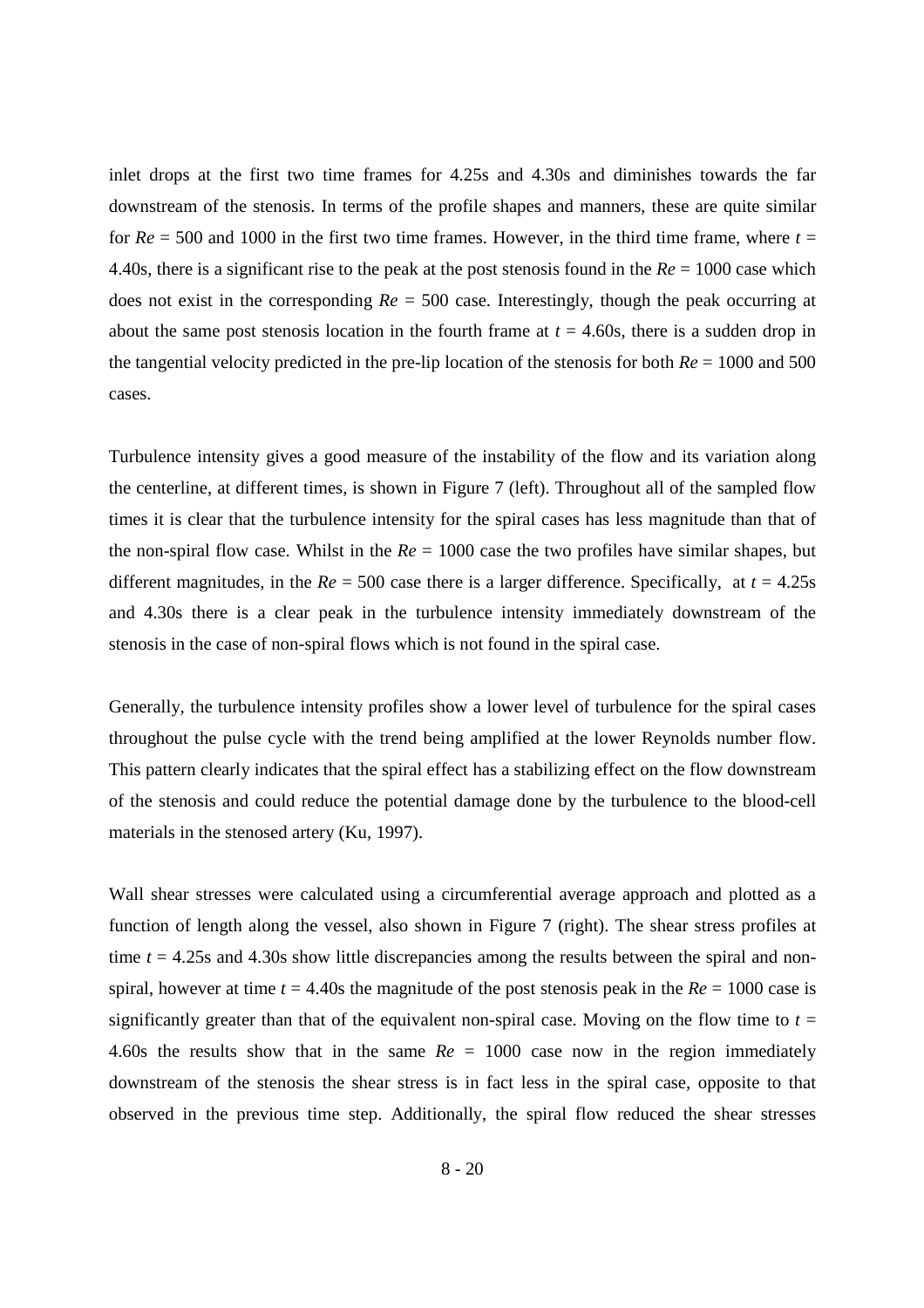upstream, and the profiles for the *Re* = 500 cases show very limited discrepancies throughout the flow cycle in the stenosis throat as well as in the downstream regions of the vessel.

Flow pathlines, where the particles are released from the inlet, are presented in Figure 8 at the four different times, previously used, for each flow situation to see the effects of spiral on the separated blood flow downstream from the throat of the stenosis. Throughout the plots there is a clear change in the structure in the recirculation region and flow structure induced by the spiral component. When regarding the pathlines taken at the four specific times during the same flow cycle it is easy to visualize the pulse of 'corkscrew' type flow (Frydrychowicz, Harloff, Jung, Zaitsev, & Eigang, 2007) moving through the vessel in the spiral cases.

### **5 Conclusions**

In this investigation a *k-ω* turbulence model has been used to model pulsatile spiral blood flow through a 75% cross sectional reduction stenosed vessel. An expected 'corkscrew' type pulse of flow has been observed downstream of the stenosis caused by the spiral components applied at the inlet boundaries. This spiral component has several observed effects on the flow properties which as mentioned in the introductory section has both beneficial and detrimental effects in the human circulator system (Stonebridge, Spiral laminar flow in arteries?, 1996) which is in agreement with the findings of this report.

 The spiral component causes reduction in the turbulence intensity for both the investigated Reynolds numbers, which has a stabilising effect on the downstream region of the stenosis as suggested by previous work by Stonebridge (Stonebridge, Buckley, Thompson, Dick, Hunter, & Chudek, 2004) and Paul and Larman (Paul & Larman, 2009). This is of great pathological interest as the rise of turbulence intensity in the post stenosis region is responsible of causing damage to the blood-cell materials and to activate platelets in the blood, and subsequently, they create many pathological diseases (Ku, 1997).

A second beneficial effect was observed in the *Re* = 1000 flow case where there was a reduction of post-stenosis oscillatory shear stress in the simulation with induced spiral flow. There was no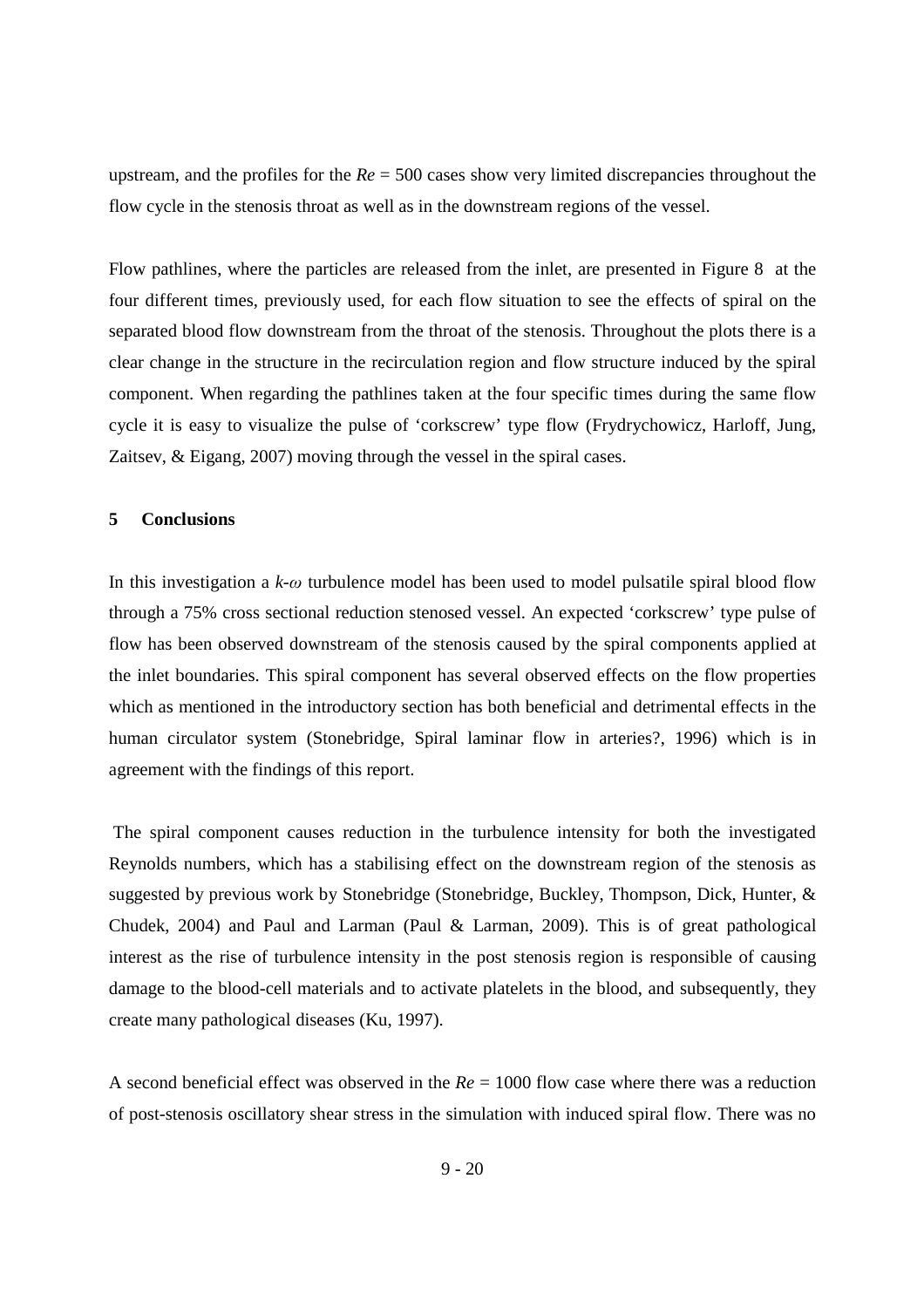such trend observed in the lower Reynolds number flows though. Oscillatory shear stress is known to cause potential damage to the inner side of the post-stenosis blood vessel, called endothelium (Fry, 1968).

Conversely, however, with the induction of a spiral component negative effects were also observed. An increase in pressure downstream of the stenosis was observed during the deceleration phase of the velocity pulse cycle,  $t = 4.40s$  and  $4.60s$ , where the consequences of increased blood pressure of which are well known.

In this work, flows of *Re* = 500 and 1000 have been used due to their physiological relevance and use in other relevant research allowing for comparison of results. A natural extension of this piece of work would be to expand the investigation for flows of a wider range of Reynolds number. Further the model in this investigation was simplified by being considered rigid. Considering the importance of the interaction of the flow with the vessel boundaries it would be of interest to develop models of non-rigid vessels and investigate the effect of vessel surface on the induced spiral flow, as it is done by Cho et al (Cho, Kim, Sung, Ro, & Ryou, 2011) for the laminar non-spiral flow in stenosed arteries.

## **Acknowledgement**

The authors thank the anonymous reviewers for their constructive suggestions which helped to improve the paper.

### **6 References**

Ahmed, S. A., & Giddens, D. P. (1983). Velocity measurements in steady flow through axisymmetric stenoses at moderate Reynolds numbers. *Journal of Biomechanics, Volume 16(7)* , 505-516.

Cho, S. W., Kim, S. W., Sung, M. H., Ro, K. C., & Ryou, H. S. (2011). Fluid-structure interaction analysis on the effects of vessel material properties on blood flow characteristics in stenosed arteries under axial rotation. *Korea-Australia Rheology Journal* , 7-16.

Fluent, 6. (2007). Tutorial Guide. ANSYS Inc.

Fry, D. (1968). Acute vascular endothelial changes associated with increased blood velocity gradients. *Circ Res* (22), 65-197.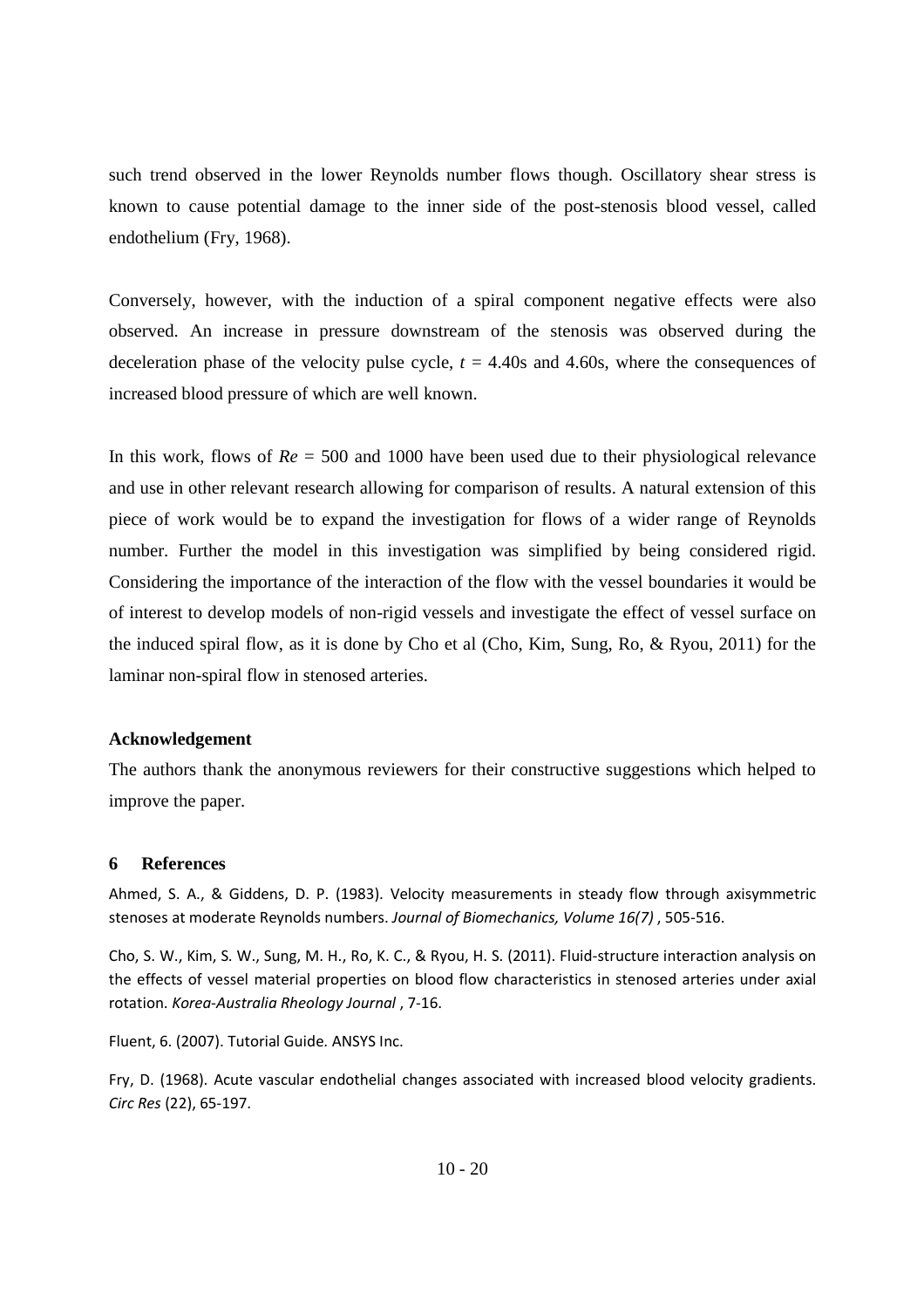Frydrychowicz, A., Harloff, A., Jung, B., Zaitsev, M., & Eigang, E. (2007). Time-resolved,3-dimensional magnetic resonance flow analysis at 3T: visulization of narmal and pathological aortic vascular hemodynamics. *J Comput Assist Tomogr.* (22), 9-15.

Ghalici, F., Deng, X., De Chamlain, A., Douvill, Y., King, M., & Guidoin, R. (1998). Low Reynolds Number Turbulence Modeling of Blood Flow in Arterial Stenosis. *Biorheology* , 281-294.

Ku, D. (1997). Blood flows in arteries. *Annual Review of Fluid Mechanics* , 399-434.

Lam, S., Fung, G. S., Cheng, S. W., & Chow, K. (2008). A computational study on the biomechanical factors related to stent-graft models in the thoracic aorta. *Medical & Biological Engineering & Computing* , 1129-1138.

Lee, T., Liao, W., & Low, H. (2003). Numerical simulation of turbulent flow through series stenosis. *Internatial Journal for Numerical Methods in Fluids* , 717-740.

Leys, D. (2001). Atherothrombosis: a Major Health Burden. *Cerborovascular Diseases, Voll.11* , 1-4.

Patankar, S. V., & Spalding, D. B. (1972). A calculation procedure for heat, mass and momentum transfer in three-dimensional parabolic flows. *Int J Heat Mass Transfer* , 1787-1806.

Paul, M. C., & Larman, A. (2009). Investigation of spiral blood flow in a model of arterial stenosis. *Medical Engineering & Physics , 31*, 1195-1203.

Paul, M., Molla, M., & Roditi, G. (2009). Large-Eddy simulation of pulsatile blood flow. *Medical Engineering and Physics* (39), 425-36.

Ryval, J., Straatman, A. G., & Steinman, D. A. (2004). Two-equation Turbulence Modeling of Pulsatile Flow in a Stenosed Tube. *Journal of Biomechanical Engineering* , 625-635.

Sarifuddin, Chakravarty, S., Mandal, P., & Layek, G. (2008). Numerical Simulation of unsteady generalised Newtonian blood flow through differently shaped distensible arterial stenosis. *J Med Eng Technol* (32), 385-99.

Stonebridge, P. (1996). Spiral laminar flow in arteries? *Clinical Science* , 17-21.

Stonebridge, P., Buckley, C., Thompson, A., Dick, J., Hunter, G., & Chudek, J. (2004). Non spiral and spiral (helical) flow patterns in stenosis-in vitro observations using spin and gradient echo magnetic resonance imaging(MRI) and computational fluid dynamics modeling. *International Angiology; a journal of the union of international angiology , 22* (3), 276-83.

Tan, F. P., Soloperto, G., Bashford, S., Wood, N. B., Thom, S., Hughes, A., et al. (2008). Analysis of Flow Disturbances in a stenosed Carotid Artery Bifurcation Using Two-Equation Transitional And Turbulence Models. *ASME J. Biomech. Eng.* , 061008.

Wilcox, D. (1993). *Turbulence modelling for CFD.* La Canada California: DWC Industries.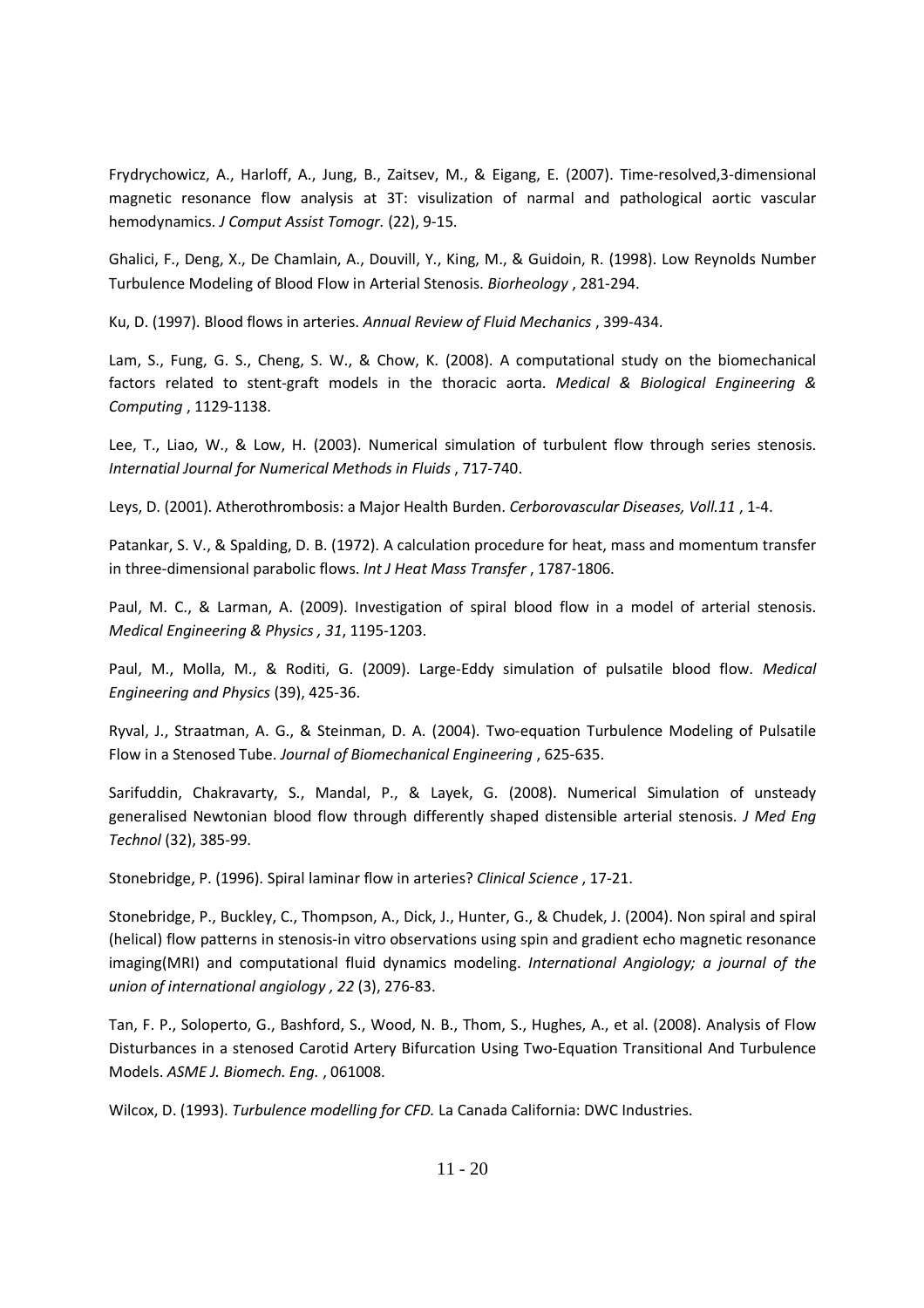

Figure 1: Diagram of stenosed vessel geometry



Figure 2: Blood (a) inlet velocity waveform and (b) outlet pressure waveform, Lam et al. **(Lam, Fung, Cheng, & Chow, 2008)**.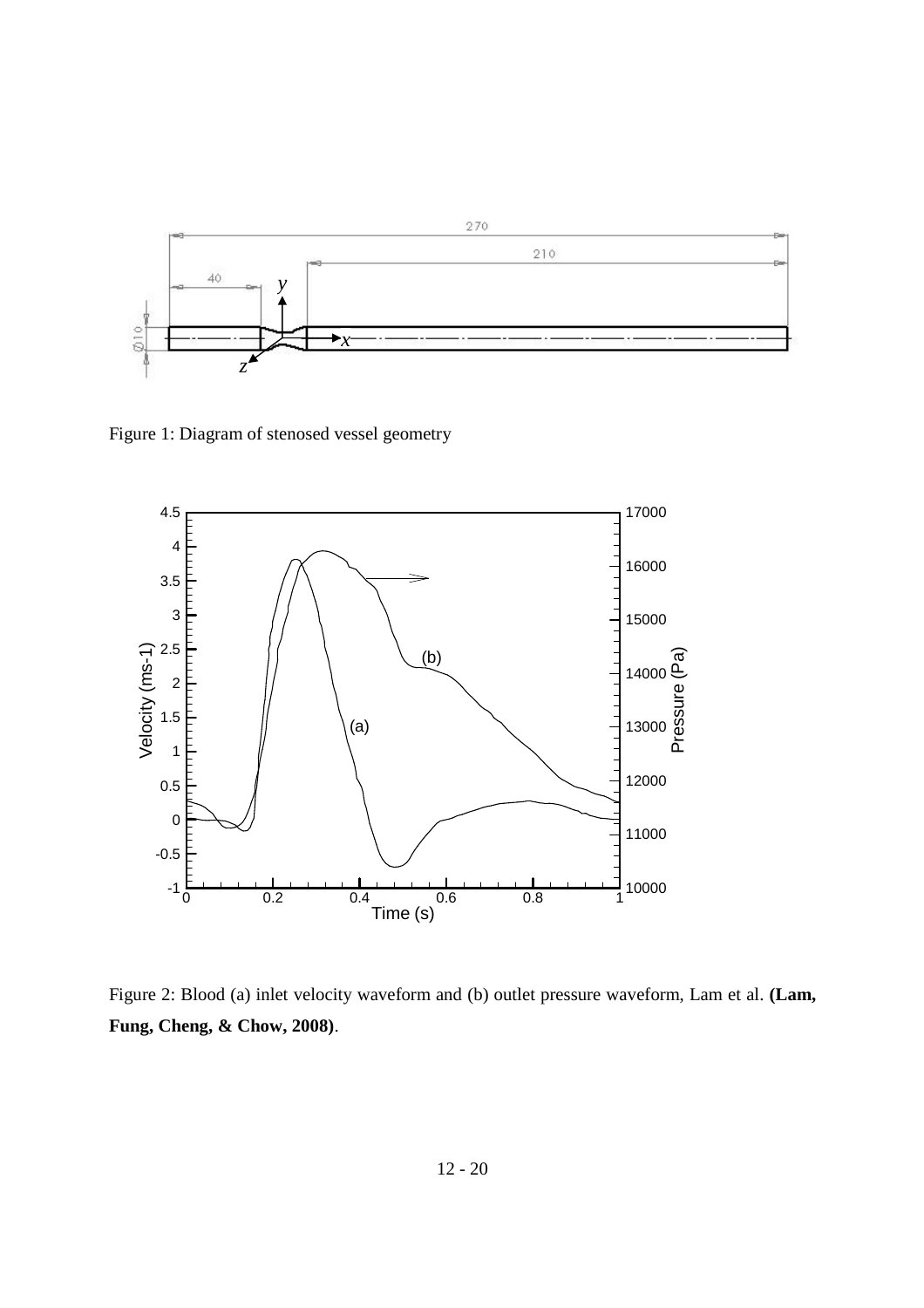

Figure 3: Mesh Independence test showing the results and experimental data of the axial velocity for *Re* = 500 and 1000 at different axial locations.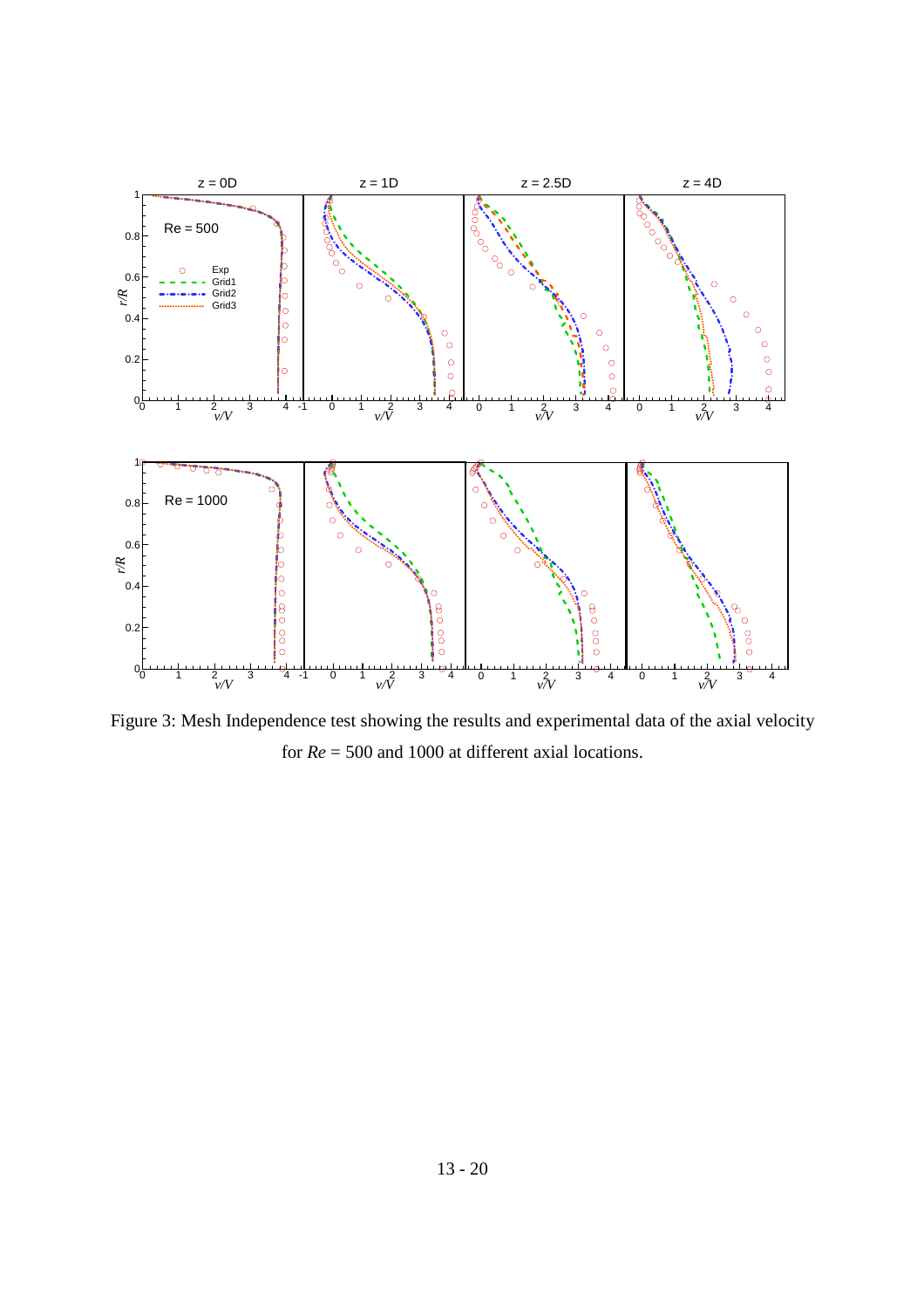

Figure 4: Fluctuation convergence of key parameters at a point *z* = 4D for flow conditions: (a) *Re*  = 500, (b) *Re* = 500 Non-Spiral, (c) *Re* = 1000, and (d) *Re* = 1000 Non-Spiral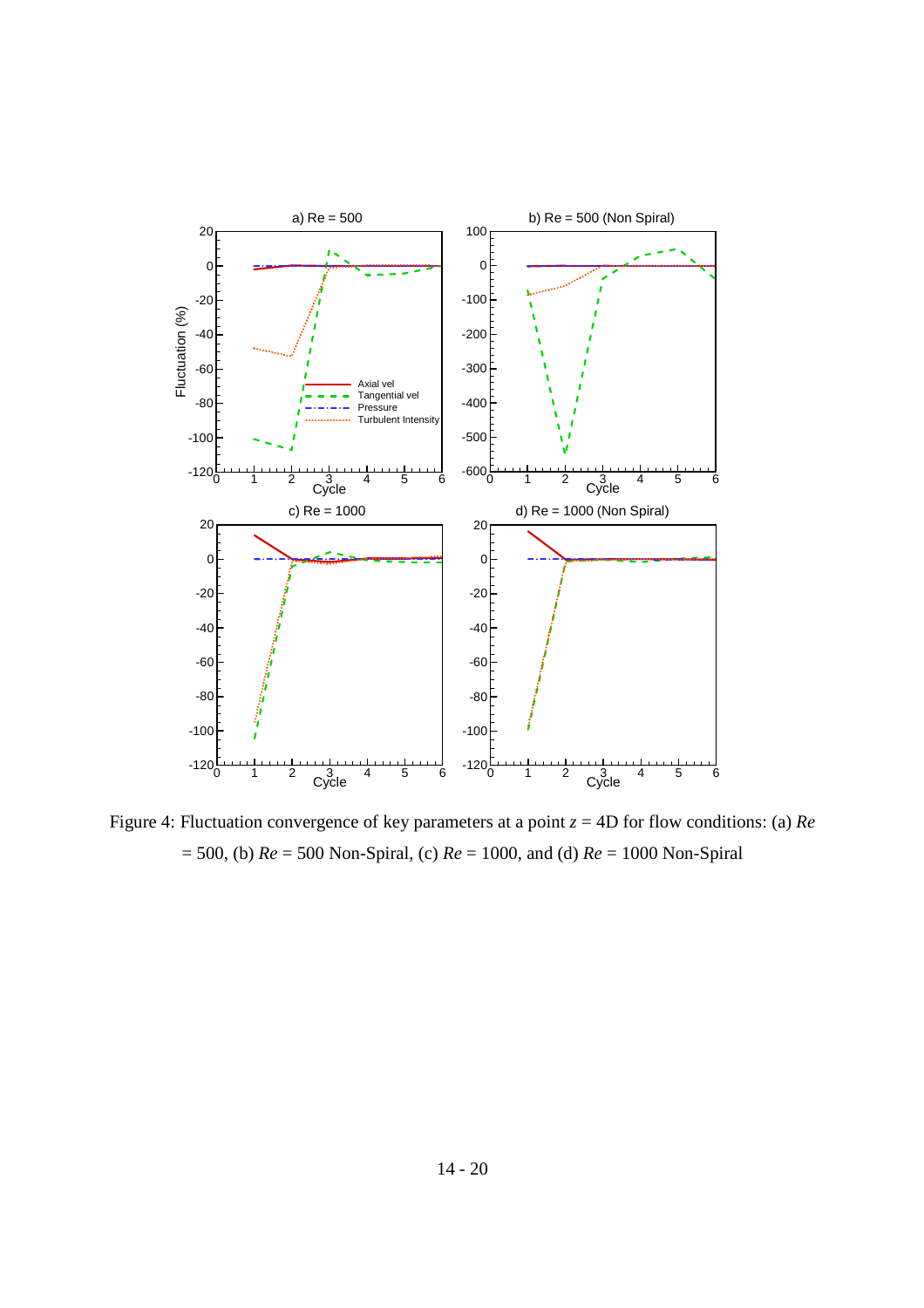

Figure 5: Variation in static pressure along the centerline for various flow conditions at times: (a) *t* = 4.25s, (b) *t* = 4.30s, (c) *t* = 4.40s and (d) *t* = 4.60s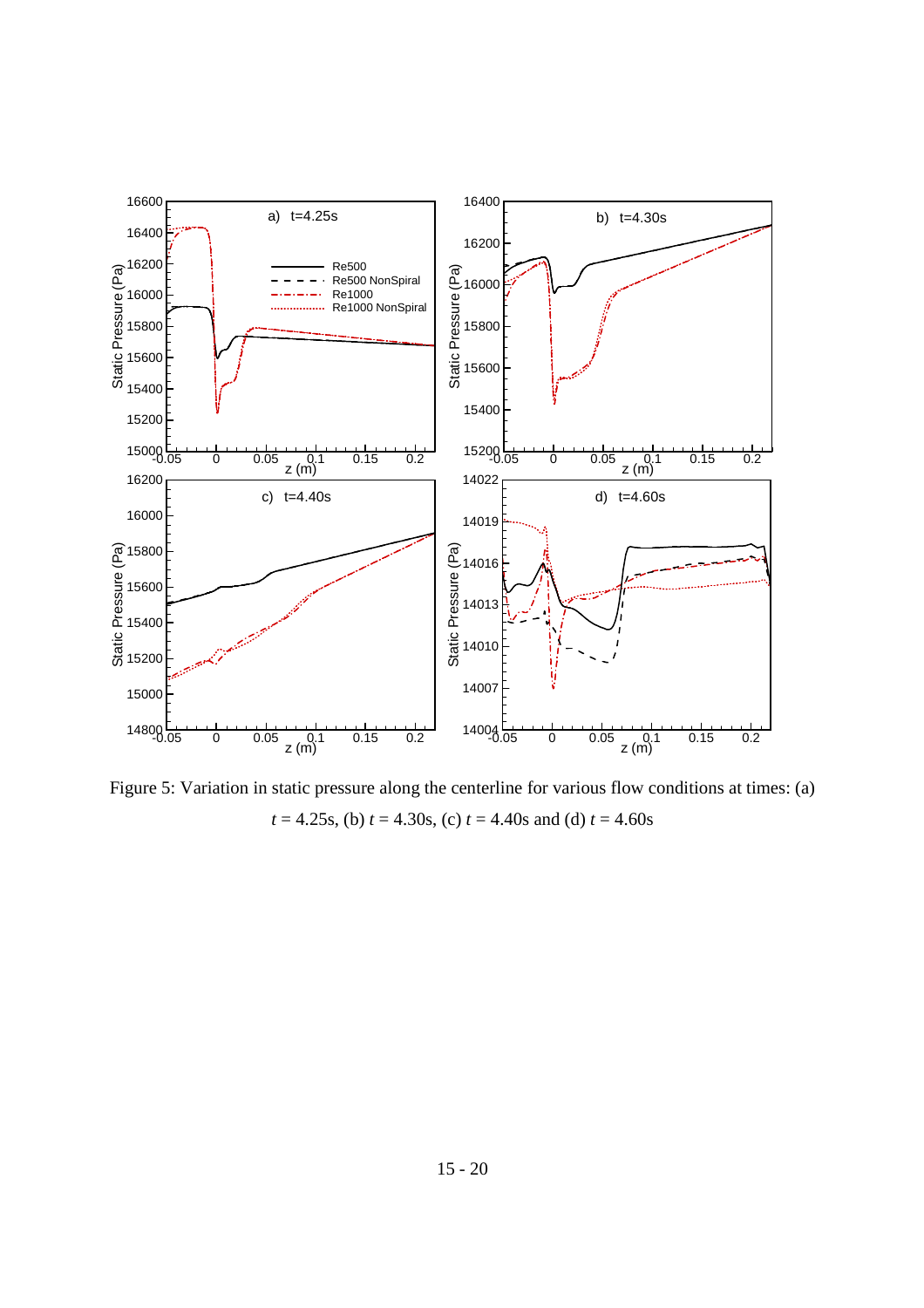

Figure 6: Variation in the axial, radial and tangential velocity along the centerline for various flow conditions at times:  $t = 4.25s$ , 4.30s, 4.40s and 4.60s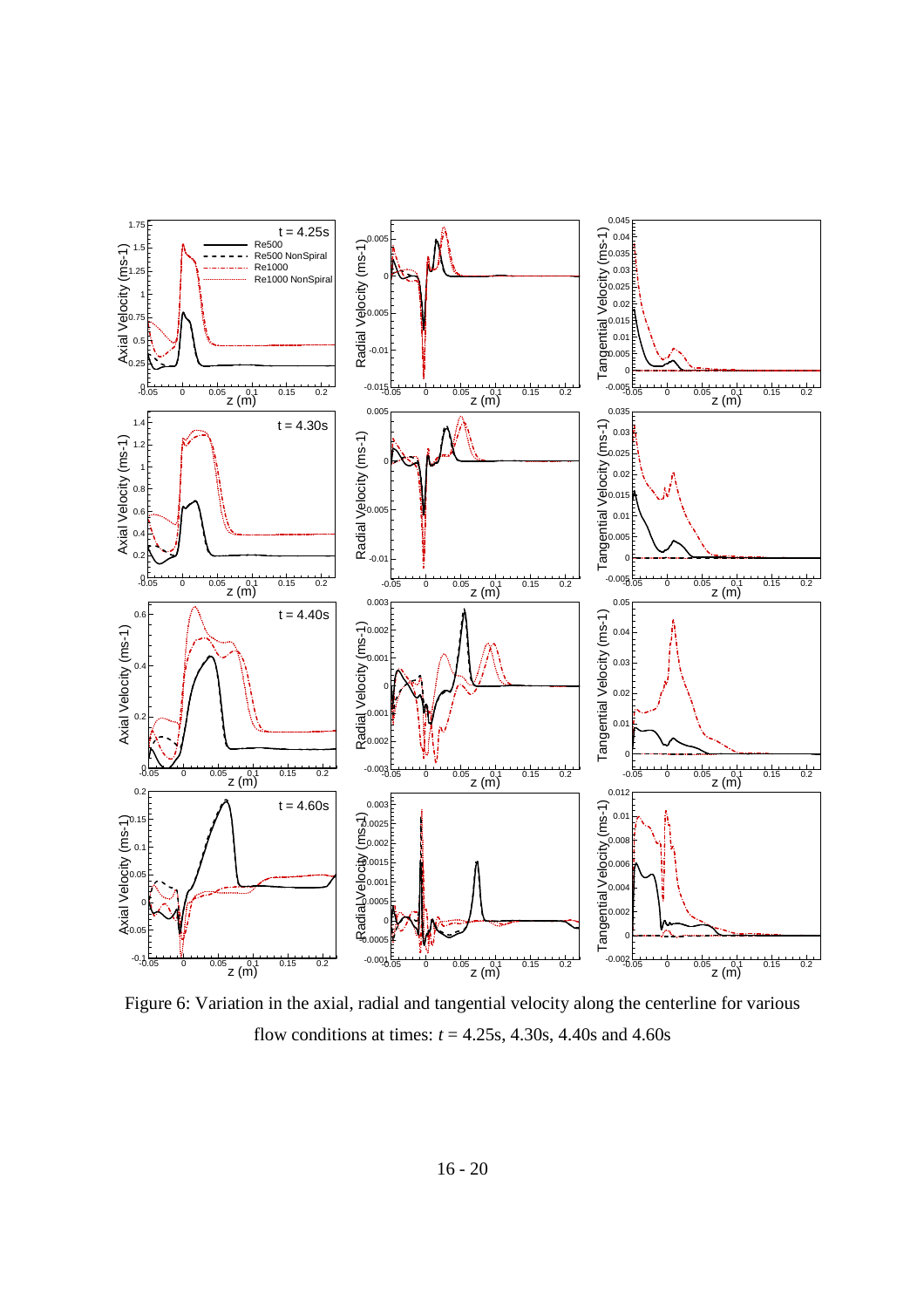

Figure 7: Variation in turbulence intensity along the centerline (left) and circumferential-average wall-shear stress (Pa) along the axial direction for various flow conditions at times  $t = 4.25s$ , 4.30s, 4.40s and 4.60s